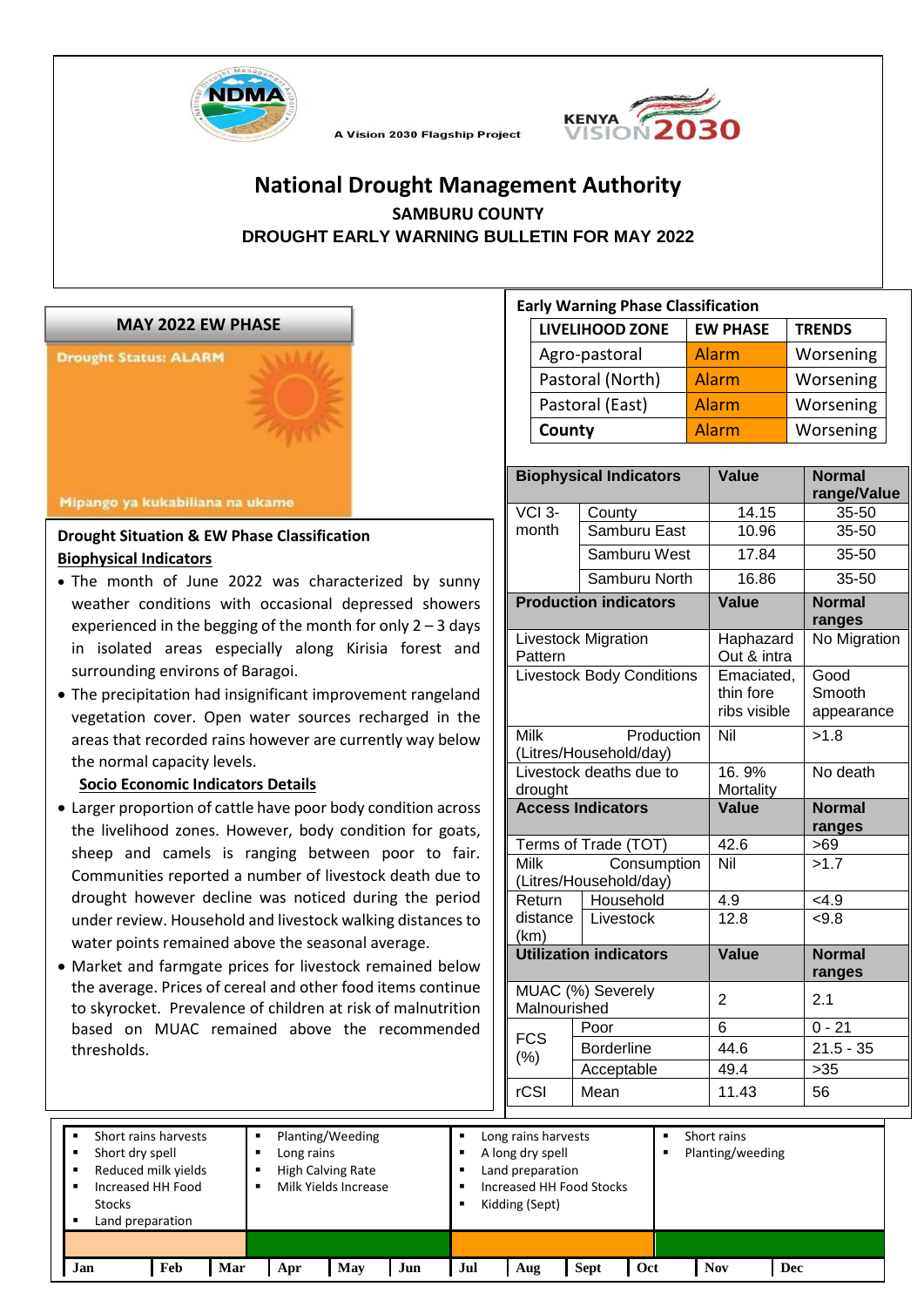#### **1.0 CLIMATIC CONDITIONS**

#### **1.1 Rainfall Performance**

The month of May normally marks the cessation of the March to May rainfall season. The 2022 long

rains season was poor in terms of intensity and frequency across the county. Most parts of the county remained dry throughout the month; however erratic light showers were recorded in few places for  $1 - 2$  days.

### **1.2 Amount of Rainfall and Spatial Distribution**

The 2022 long rains season had late and/or undefined onset and early cessation with poor distribution over most parts of the county both in time and space. The precipitation received in the period under review was considerably below normal amounts. According to satellite-derived rainfall data, the county recorded



**Figure 1: Dekadal Rainfall Estimates (RFE)**

depressed and erratic rains which were 19 and 45 percent below the long-term average in the first and second dekad respectively as per Climate Hazards Group InfraRed Precipitation with Station data (CHIRPS) (Figure 1).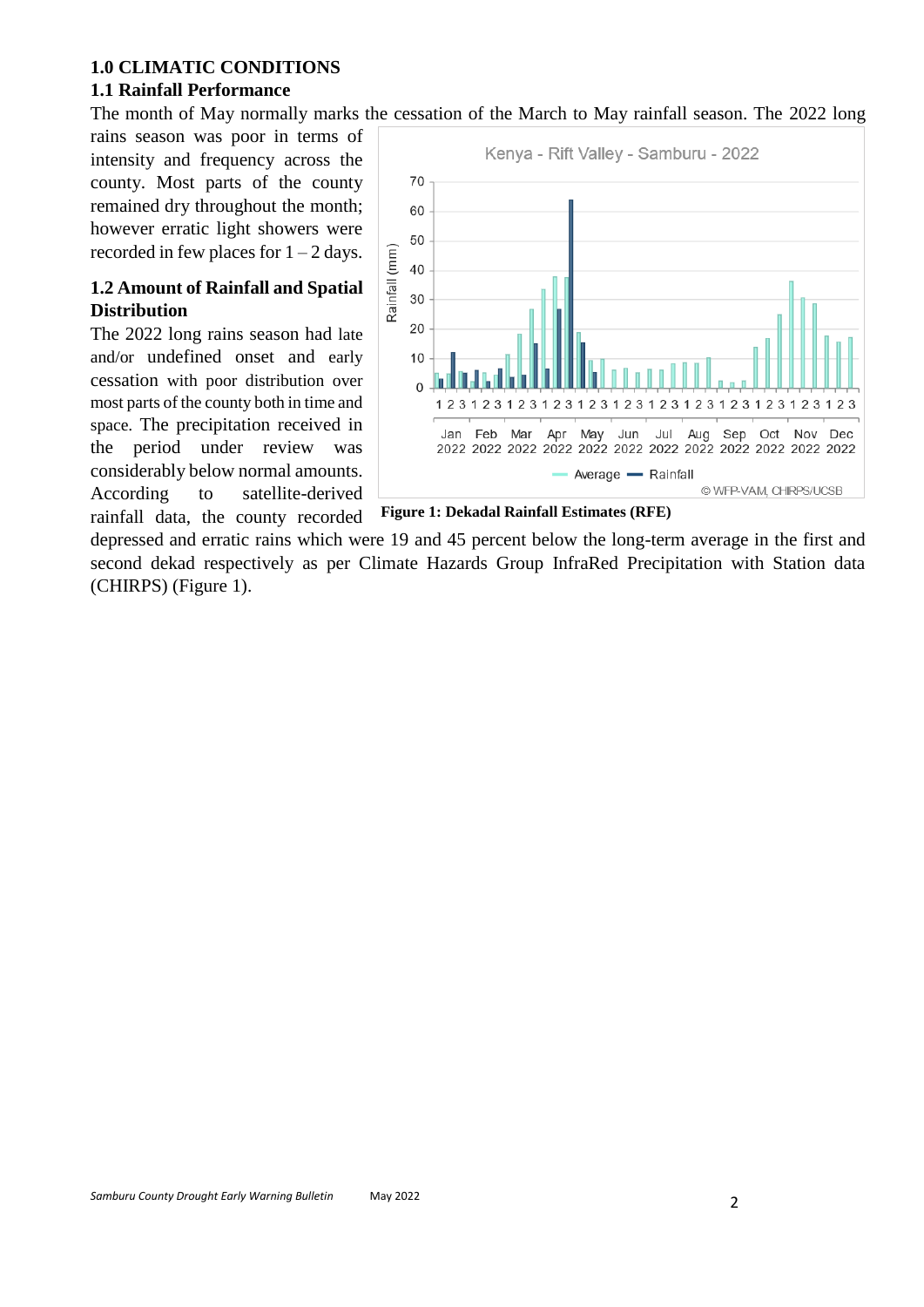# **2.0 IMPACTS ON VEGETATION AND WATER 2.1 Vegetation Condition 2.1.1 Vegetation Condition Index (3 month-VCI)**

- The poor performance of the seasonal rainfall has continued to negatively impact on rangeland conditions in the county with the 3-month average vegetation cover index being at 14.15 from 11.73 recorded in April 2022 as measured by VCI. The County has been in vegetation deficit since the beginning of the year.
- All the sub counties within the county had VCI values less than 20 indicating severe drought condition signifying depleted pasture and browse conditions. The current condition has only been experienced in four times in the last 21 years in 2019, 2017, 2011 and 2009 at similar time of the year. Samburu East sub county had the lowest average VCI of about 10.96 and Samburu North and West sub counties had 3- monthly average VCI of 16.86 and 17.84 respectively which are way below the normal VCI range of 35 – 50. The depressed precipitation received during the March to May 2022 seasonal had insignificant impact on pasture and browse across the county.



**Figure 2: VCI 3-monthly Trends for Samburu County** (*Source: Boku University*)

# **2.1.2 Field Observations (Pasture and Browse Conditions) Quality and Quantity**

Quality and quantity of pasture and browse still remains poor across all the livelihood zones despite the erratic rains received. However, only few places isolated places along the Kirisia hills and around Baragoi had slight pasture and browse regeneration which in turn attracted huge number of livestock thus resulting in overgrazing in the areas. Overgrazing reduces the productivity and biodiversity of the land thus likely cause of erosion of the rangeland.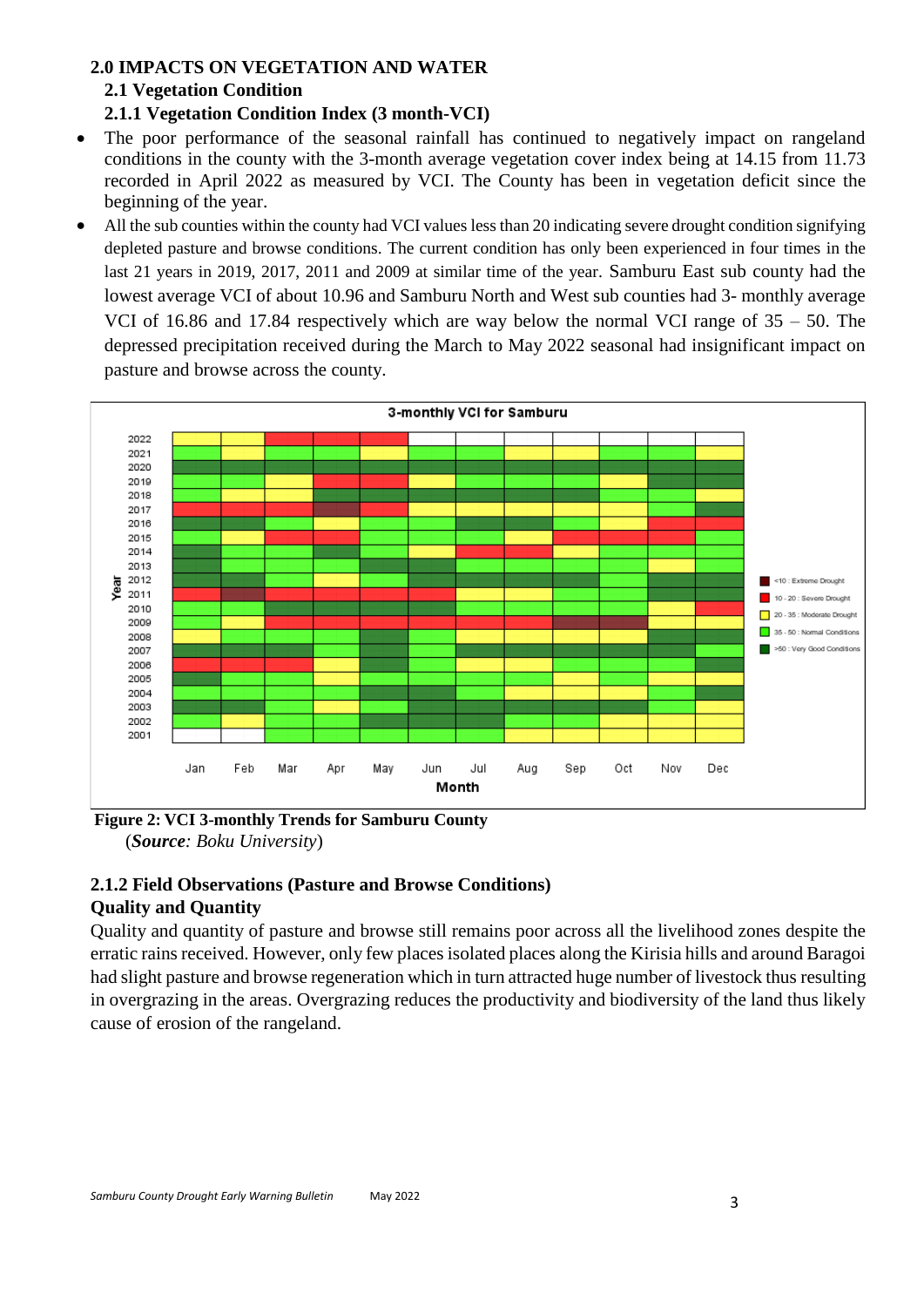According to community key informants, majority of them responded pasture condition is fair (58.8)



percent and 82.4 percent said browse is fair. Around 35.3 percent of the sampled respondents said pasture is poor and 11.8 percent responded browse condition is poor. The situation is likely to deteriorate through June 2022 thus expected to intensify food insecurity, haphazard migrations

and escalated resource-based conflicts. **Figure 3: Pasture and Browse Condition**

### **2.2. Water Resource**

### **2.2.1 Sources**

Water sources remained relatively similar to last month used sources with Wells, boreholes, pans and

dams being the frequent used water sources. Sampled community households reported using various water sources. Natural ponds and hand dung wells were depended on by approximately 45.7 percent of household for water for domestic and livestock use. Another 22.9 and 17.1 percent of the households reported getting water from pans and boreholes respectively. Usage of boreholes declined to 17.1 percent from 24.4 percent reported in April 2022. Other water sources include seasonal rivers and springs contributing water to proportion about 5.7 percent and 8.6 percent of the households respectively



**Figure 4: Frequently Used water Sources**

(Figure 4). Most of the sampled households reported fetching  $20 - 60$  litres of water for domestic use which translates to around  $4 - 12$  litres per person per day to an average household size of 5 persons. Small percentage of sampled households reported boiling water for drinking with majority of them consuming water as it is fetched from the source.

#### **2.2.2 Household Access and Utilization**

• The erratic and intermittent showers in isolated areas supported surface run-off rainwater into streambeds. The wet streambeds in pastoral areas are sandy and households scooped for domestic water. The scooped water and water in pans have high turbidity due to soil erosion and wading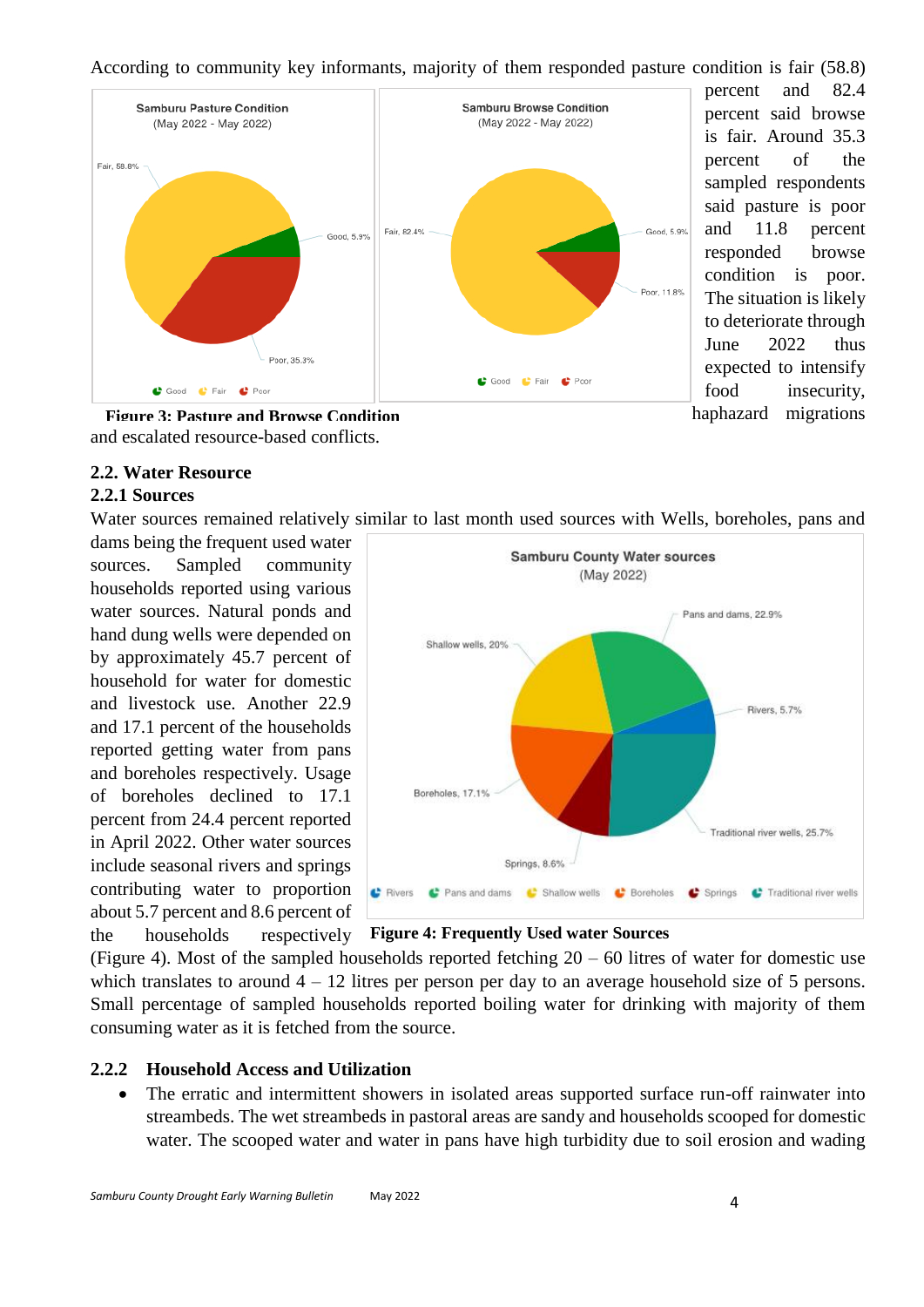by livestock. This has driven slight reduction in households trekked distances in search of water for use at the household level.

The current average trekked distance by household is 5 km compared to 7.2 km recorded in April 2022. The distances are likely to increase towards June as the 2022 rainfall season ends with a poor performance. The current average distance for households is within the 2019 – 2021 average at the same period of the year (Figure 5).



# **2.2.3 Livestock Access (Grazing Distances to Water Points)**

- Livestock in most areas continued to trekked for long distances in search pasture driven by shortage of water and forage. The current return average distance remained relatively stable at 12.8 km compared to 11.8 km recorded in last month.
- Longest distances were reported in areas of Wamba West, Nachola and Wamba North wards ranging between 12 – 20 km from grazing fields to watering points. The distances are projected to likely to remain high as the received showers had insignificant impact on vegetation cover and water resources. The current average return grazing distance is above the  $2019 - 2021$  average by 31 percent at the same time of the year (Figure 6).



**Figure 6: Distance Travelled from Grazing Areas to Water Points**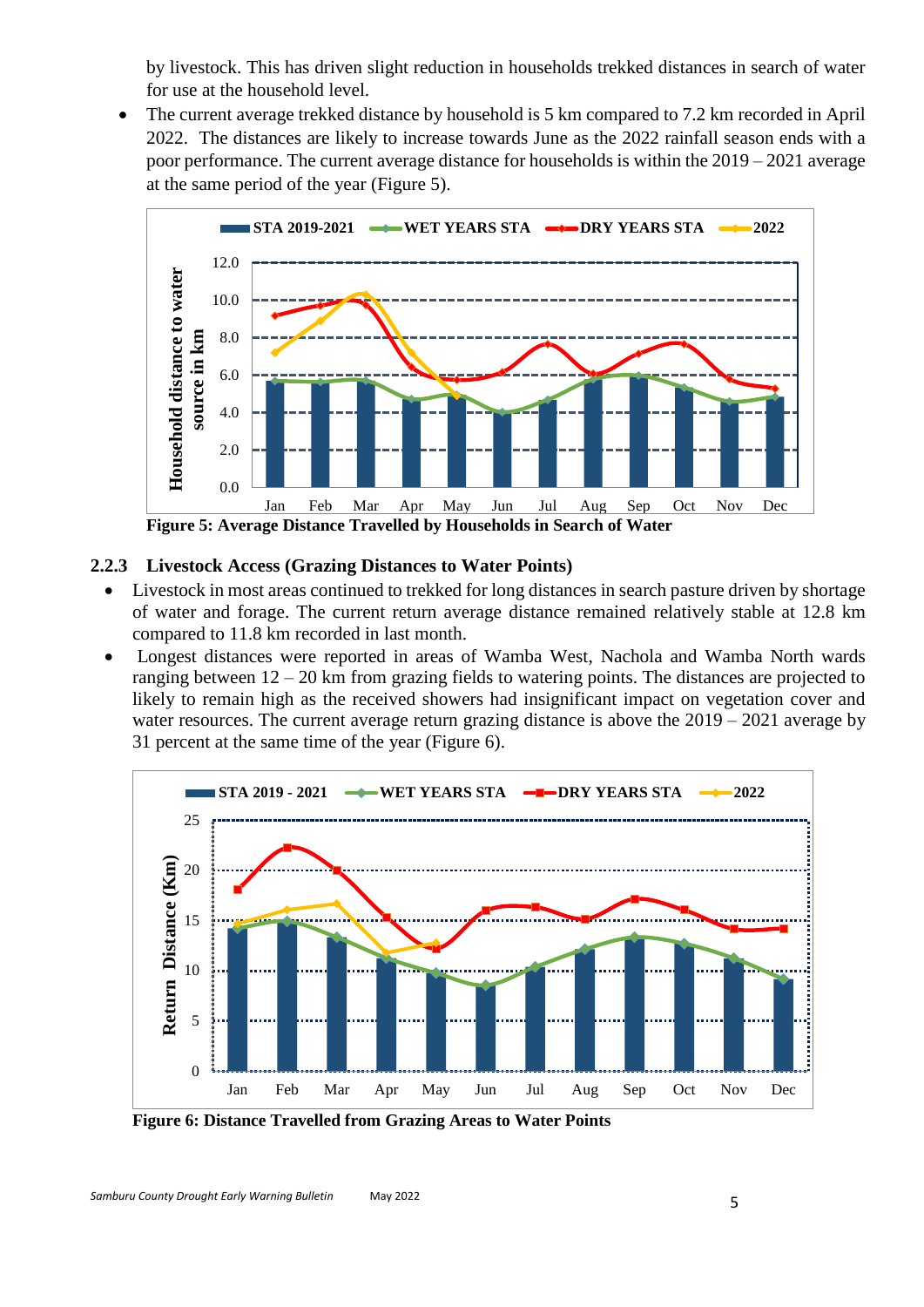### **3.0 PRODUCTION INDICATORS**

#### **3.1 Livestock Production**

### **3.1.1 Livestock Body Condition**

• The livestock body condition for cattle remained between alert worsening/alarm (thin fore ribs visible) and emaciated, little muscle left and very thin no fat, bones visible) attributed to prolonged dry spell which resulted in depleted rangeland resources. Camels and goats exhibit poor to fair body condition which is neither fat nor thin.

### **3.1.2 Livestock Diseases and Deaths**

• The mortality rates for cattle continued to be reported as the precipitation received has not supported enough pasture regeneration. However, goats and sheep death rates has drastically decreased following the little lush grass and browse that has supported slight body condition improvement for small stocks. According to county department of Veterinary about 16.9 percent of the total livestock were reported to have died due to starvation occasioned by the prolonged drought.

#### **3.1.3 Milk Production**

• Majority of the sampled households reported nil milk production. Out of the sampled households across the six sentinel sites, 96.4 percent of them reported no milk production during the period under review and only 3.6 percent which six households out of 166 households reported production of around 2 – 4 litres of milk from Camels. Poor milk production at household level has been attributed to deterioration in livestock body condition. Mass migration of livestock in search of better rangeland resources has also driven to poor milk availability both at household and market level. Also, high abortion rates have been noticed in goats and sheep due to poor body condition thus resulting in very low milking herds.



**Figure 7: Trends in Milk Production per Household**

# **3.2 Rain Fed Crop Production**

# **3.2.1 Stage and Condition of Food Crops**

• The few farmers that planted crops are currently in one leaf germination stage and wilting up due to water stress.

# **3.2.2 Harvest of Crop**

• There was no crop harvest realized in the county due to prolonged drought that resulted in poor weather condition thus no crop planted.

# **4.0 MARKET PERFORMANCE**

*Samburu County Drought Early Warning Bulletin* May <sup>2022</sup>6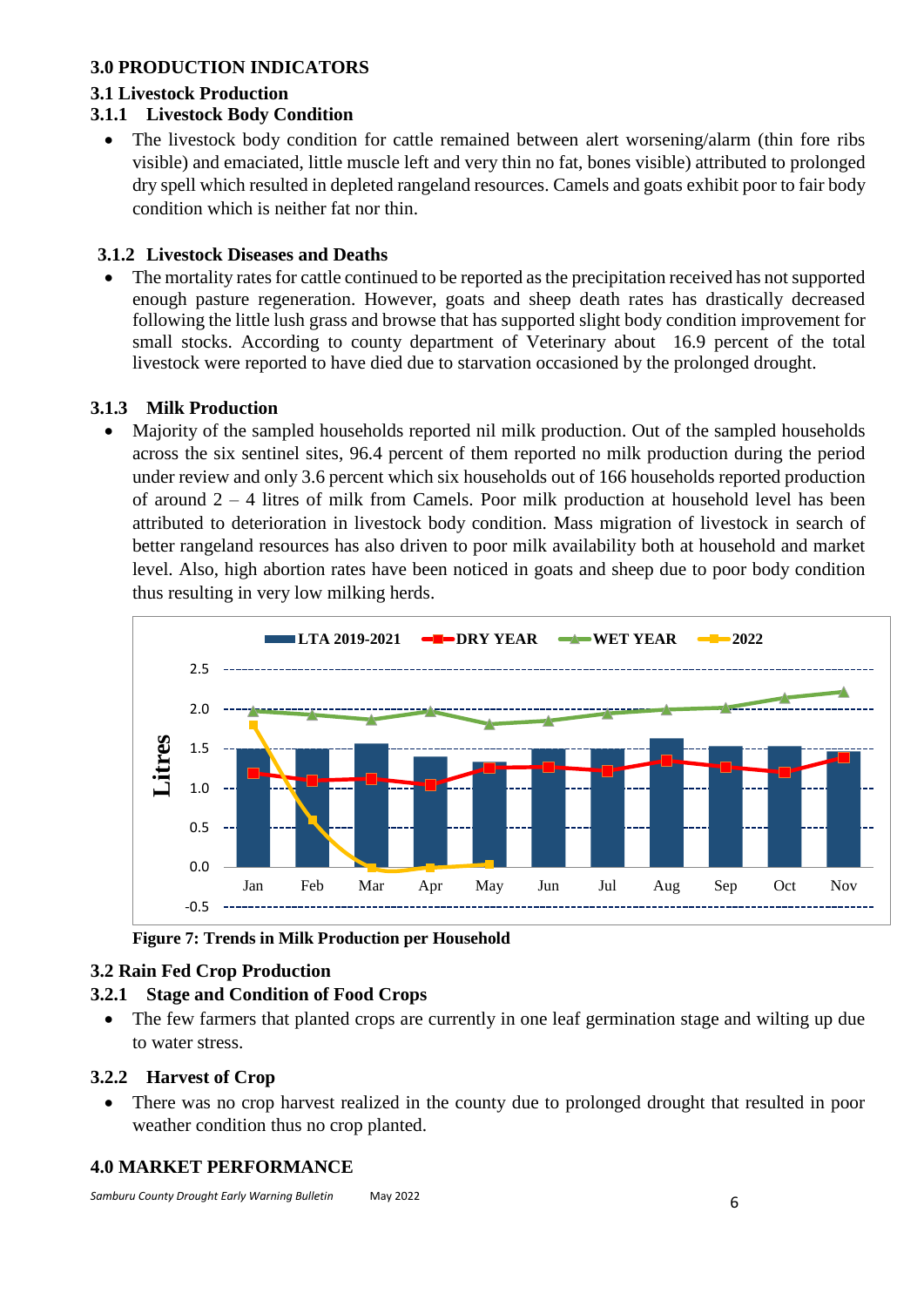### **4.1 Livestock Prices**

### **4.1.1 Cattle Prices**

- Cattle selling prices still remained very low due to poor body conditions driven by shortage of forage resulting in long trekking distances. The current average selling price for cattle was Ksh 13,500 which is relatively comparable to last month average selling price of Ksh 13,130.
- Larger proportion of cattle are still outside the county in search of better forage and water thus most internal market reported low volumes of cattle during the market days.
- The current average selling price for cattle is below the 2019 -2021 average by 29 percent at the same period of the year (Figure 8).



**Figure 8: Cattle Selling Price Trends at Market Level**

### **4.1.2 Goat Prices**

- Price for goat remained low and below the long-term average due to fair to poor body conditions driven by dry weather conditions across the county.
- The current average price for a goat was Ksh 2,690 which relatively stable when compared to last month average price of Ksh 2,710.
- Illaut market recorded the least price at Ksh 2,000 whereas Nairimirimo market reported the highest average price at Ksh 4,300 for a goat. Other markets prices ranged in between the highest and lowest.
- In comparison to  $2019 2021$  average, the current average price is 20 percent below the three-year average at this time of the year (Figure 9).



**Figure 9: Goats' Selling Price Trends at Market Level**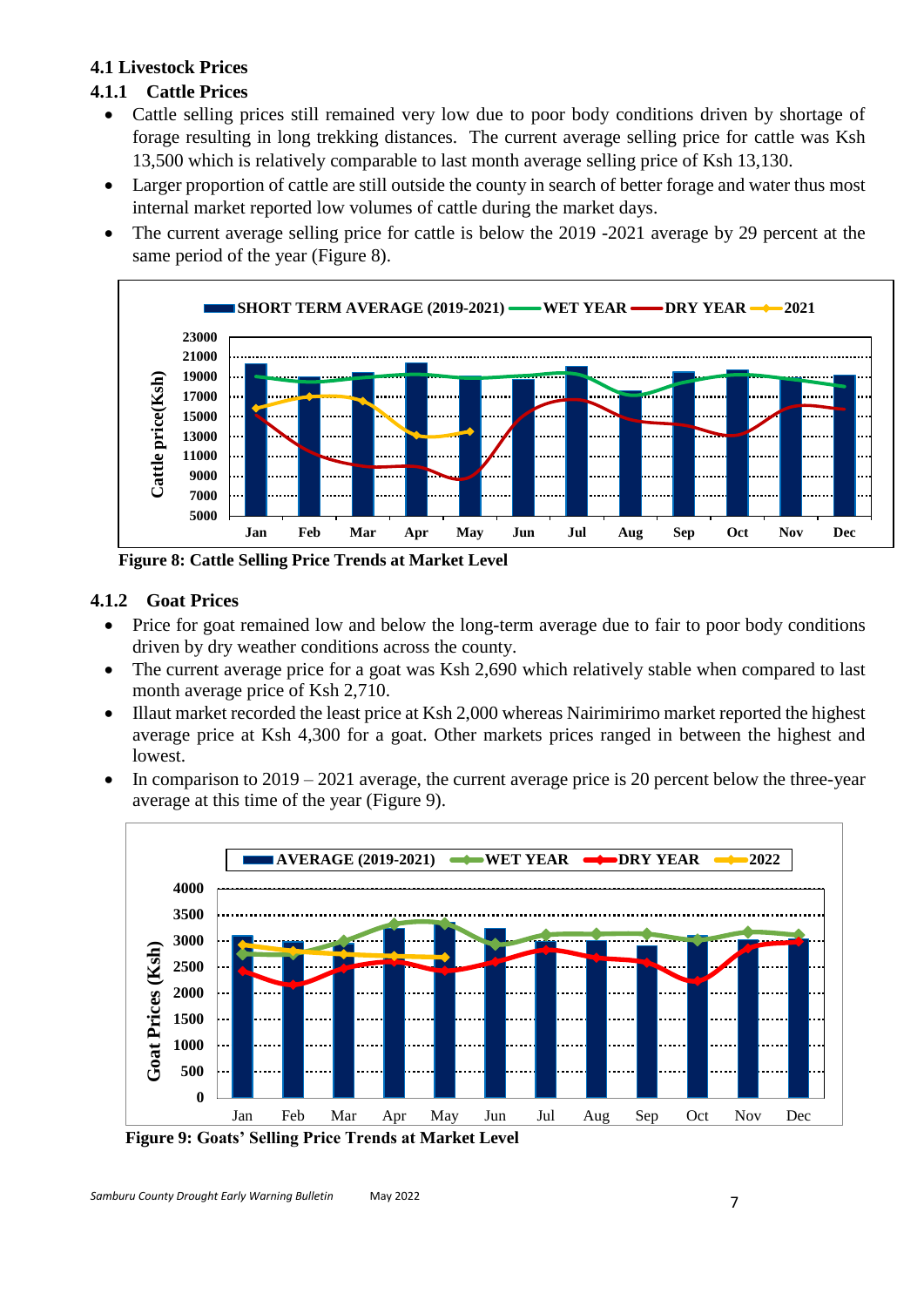### **4.1.3 Sheep Prices**

- Like goat's prices, sheep selling prices remained relatively stable compared to last month however remained below the long-term average. The prices have been low due to poor body condition driven by inadequate pasture and water resources due to failure of the last three consecutive rainfall seasons.
- Like other livestock species, better prices for sheep were noticed in Nairimirimo market at an average of Ksh 2,400 for a mature sheep and low prices of about Ksh 1,800 – Ksh 2,000 were recorded in Baragoi, Longewan, Illaut and Archers Posts for a mature sized ram.
- The current average price in reference to the  $2019 2021$  average remained below the three-year average by 15 percent at the same time of the year (Figure 10).



**Figure 10: Sheep Selling Price Trends at Market Level**

# **4.2 Crop Prices**

### **4.2.1** *Posho* **(Maize)**

- The price of one kilogram maize has gone up averaging Ksh 63.20 from Ksh 59.70 per kilogram recorded in last month. The increase is attributed to deficit of maize at household as well as at market level following underperformance of the last three consecutive rainfall seasons resulting in crop failure.
- The prices are projected to increase further as the dry conditions is likely to persist in Eastern Africa placing Ethiopia, Kenya, and Somalia into a drought of a length not experienced in the last 40 years.
- The current average selling price for a kilogram of maize is about 28 percent above the  $2019 2021$ average at similar period of the year (Figure 11).

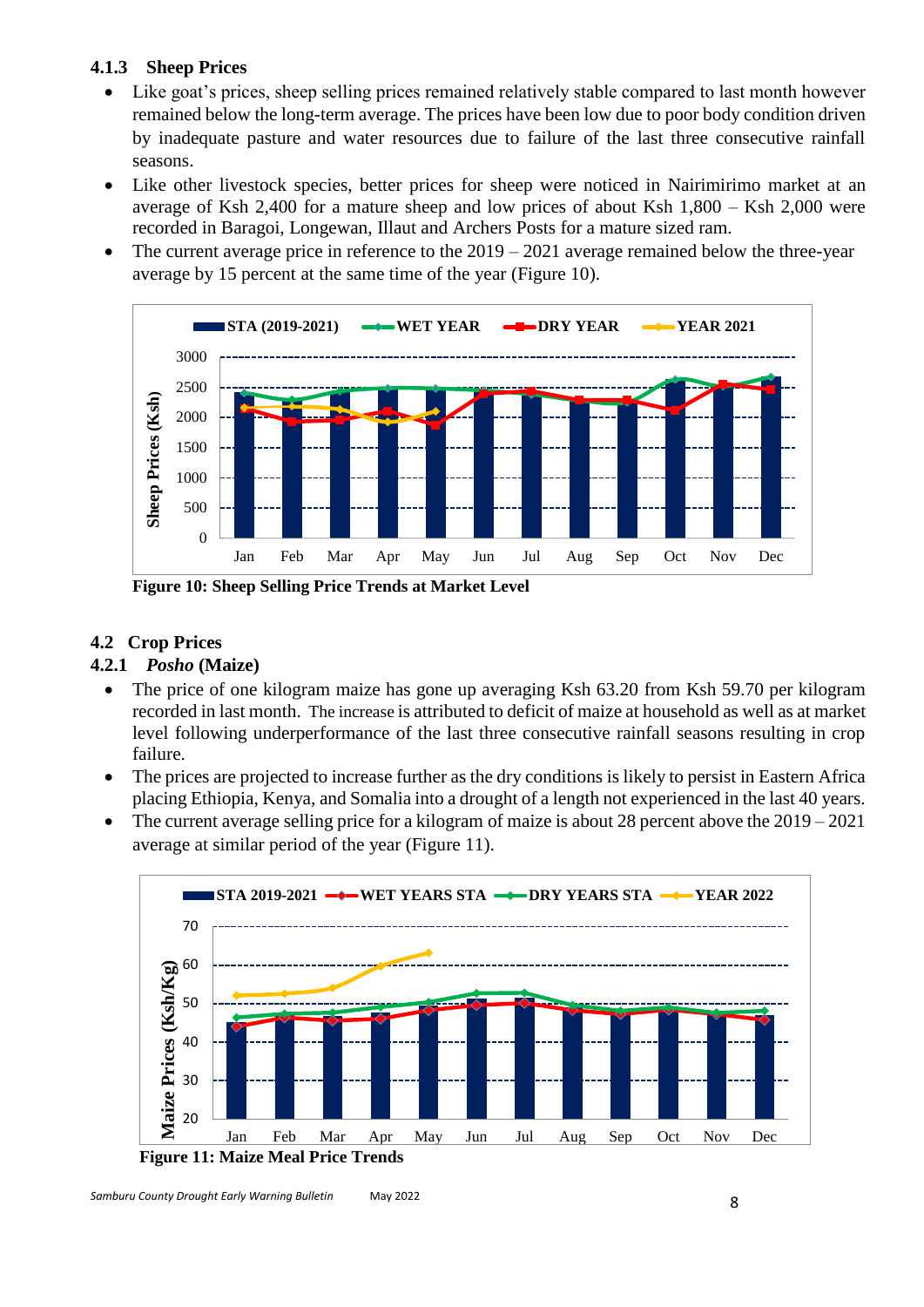### **4.3 Terms of Trade (TOT)**

- The escalating cereal prices and low livestock prices in the market have led to unfavourable purchasing power for the households. The current average term of trade was 43 which means a household can only purchase 43 kilograms of maize in exchange of income obtained by selling one goat.
- The terms of trade vary per livelihood zones with households in Pastoral livelihood zone were able to get 43 kilograms of maize by selling one goat whereas households in Agro Pastoral livelihood zone were able to purchase 56 kilograms using income obtained by selling one goat.
- Household terms of trade have been unfavourable and below the three-year average since the beginning of the year with current average ToT being below the 2019 – 2021 average by 38 percent at similar time of the year (Figure 12).



**Figure 12: Trends in Terms of Trade (TOT)**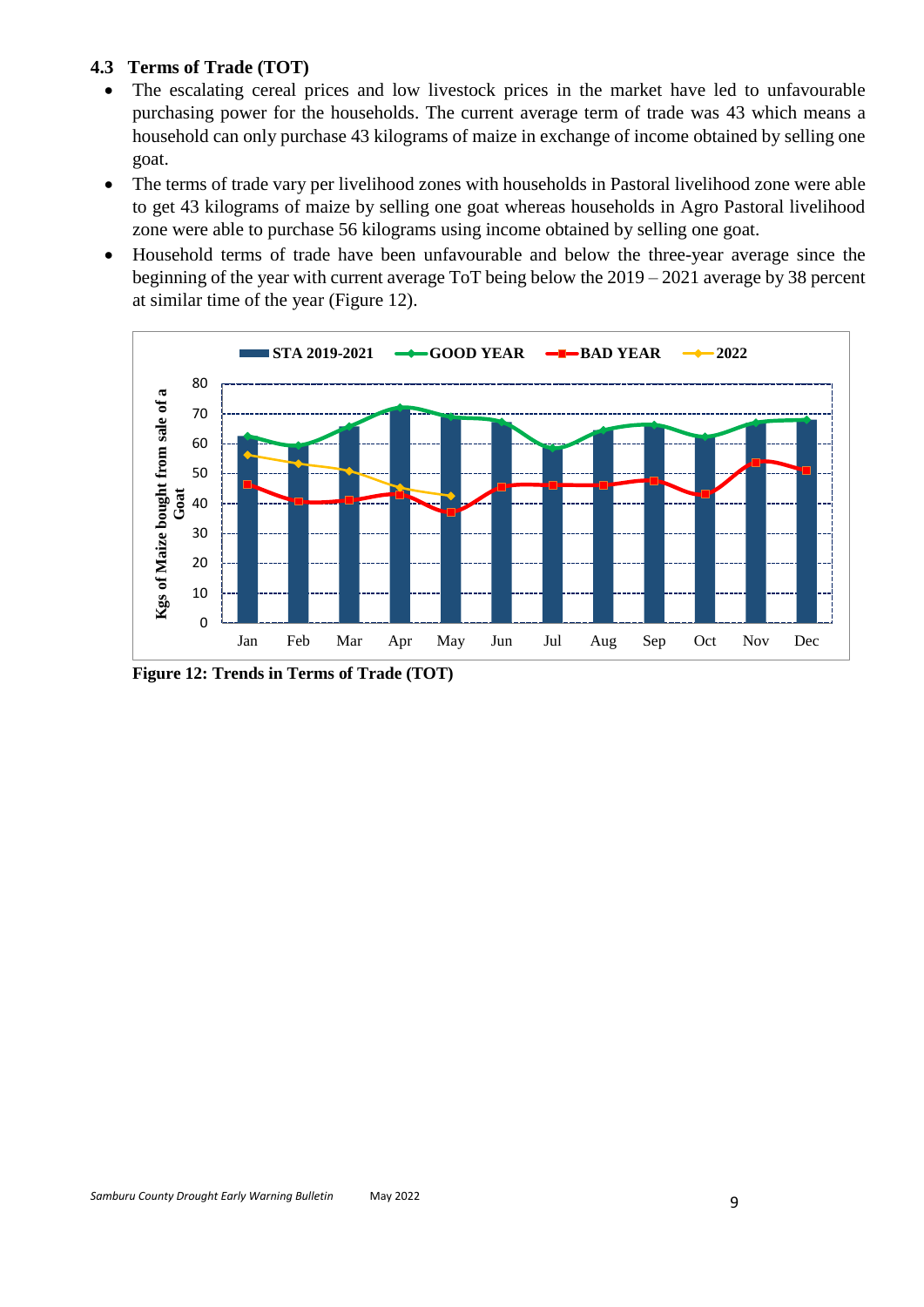#### **5.0 FOOD CONSUMPTION AND NUTRITION STATUS**

### **5.1 Milk Consumption**

• Following nil milk production, households have no milk to consume due to prolonged dry spell experienced in the county. The situation is likely to worsen till the October when the next rainfall season is expected following the poor performance of the 2022 long rains season.



**Figure 13: Trends in Milk Consumption per Household**

### **5.2 Food Consumption Score (FCS)**

Food consumption patterns at the household level remained below average with 70 and 39 percent of the households in Agro

Pastoral and Pastoral livelihood zones respectively having borderline consumption. Around 53.7 and 30 percent of the sampled households had acceptable food consumption. Approximately 7.4 percent of the sampled households in Pastoral livelihood zone had poor food consumption patterns.





### **5.3 Health and Nutrition Status**

### **5.3.1 MID Upper-Arm Circumference (MUAC 125-134 mm)**

The prevalence of children at risk of malnutrition based on MUAC data has been high most probably attributed to poor dietary diversity, poor child maternal practices and illness such as Pneumonia, coughs and chills like malaria. In addition, milk consumption at household level has been very low due to inadequate production as livestock have migrated and few remaining have poor body conditions thus low productivity. The current malnutrition rates for children at risk stands at 33.33 percent compared to 35.7 percent reported in the month April 2022 based on family MUAC data from sentinel sites. High risks of malnutrition were reported in Pastoral areas of Wamba West, Wamba North, Waso and Ndoto wards.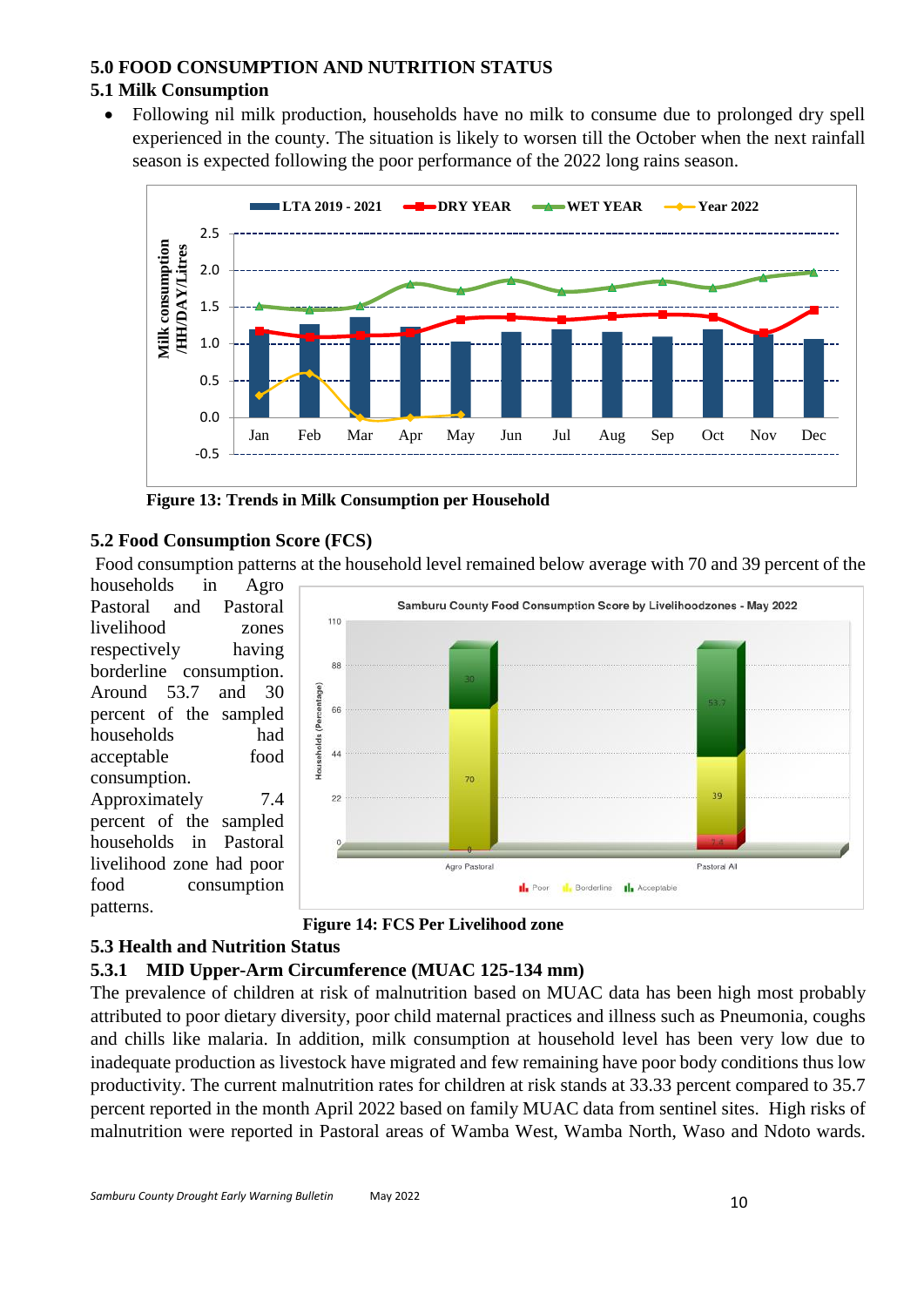High food prices in the market coupled with low livestock selling prices have forced households to engage in destructive coping strategies.

Sampled households reported taking  $1 - 2$  meals a day which below the normal  $2 - 3$  meals a day. Out of the total sampled children under-fives in six sentinel sites, 319 were females and 296 were males.

#### **Health**

The top three morbidity reported in health facilities are upper respiratory (URTI), diarrhoea and pneumonia. In the month of April and May 2022, about 3560 children under five and 4435 persons above five years were diagnosed with clinical signs of URTI. A total of 1829 children under five and 1041 general population were to have suffered with diarrhoea.

**Table 1: Morbidity for Under-fives and General Population from April – May 2022**





|                                            |                   | <b>Exploration</b> Charlen Chuc |  |  |
|--------------------------------------------|-------------------|---------------------------------|--|--|
| <b>DISEASE</b>                             | <b>UNDER FIVE</b> | <b>GENERAL POPULATION</b>       |  |  |
| Upper Respiratory Tract Infections         | 3560              | 4435                            |  |  |
| Diarrhoea                                  | 1829              | 1041                            |  |  |
| Pneumonia                                  | 643               | 1268                            |  |  |
| $\alpha$ . Titted is a set to the $\alpha$ |                   |                                 |  |  |

**(SOURCE: KHIS2 - MOH 705 A & B)**

### **5.3 Reduced Coping Strategies Index (rCSI)**

- The current mean rCSI was 11.43 which is relatively comparable to last month mean rCSI of 12.69.
- Households in Pastoral livelihood zone coping strategy index was 11.7 while households in Agro pastoral livelihood zone had an index of 10.1.
- The most commonly utilized consumption-based coping strategies remained reduction in the number of meals eaten per day, reduction in the portion size of meals and relying on less preferred and/or less expensive food.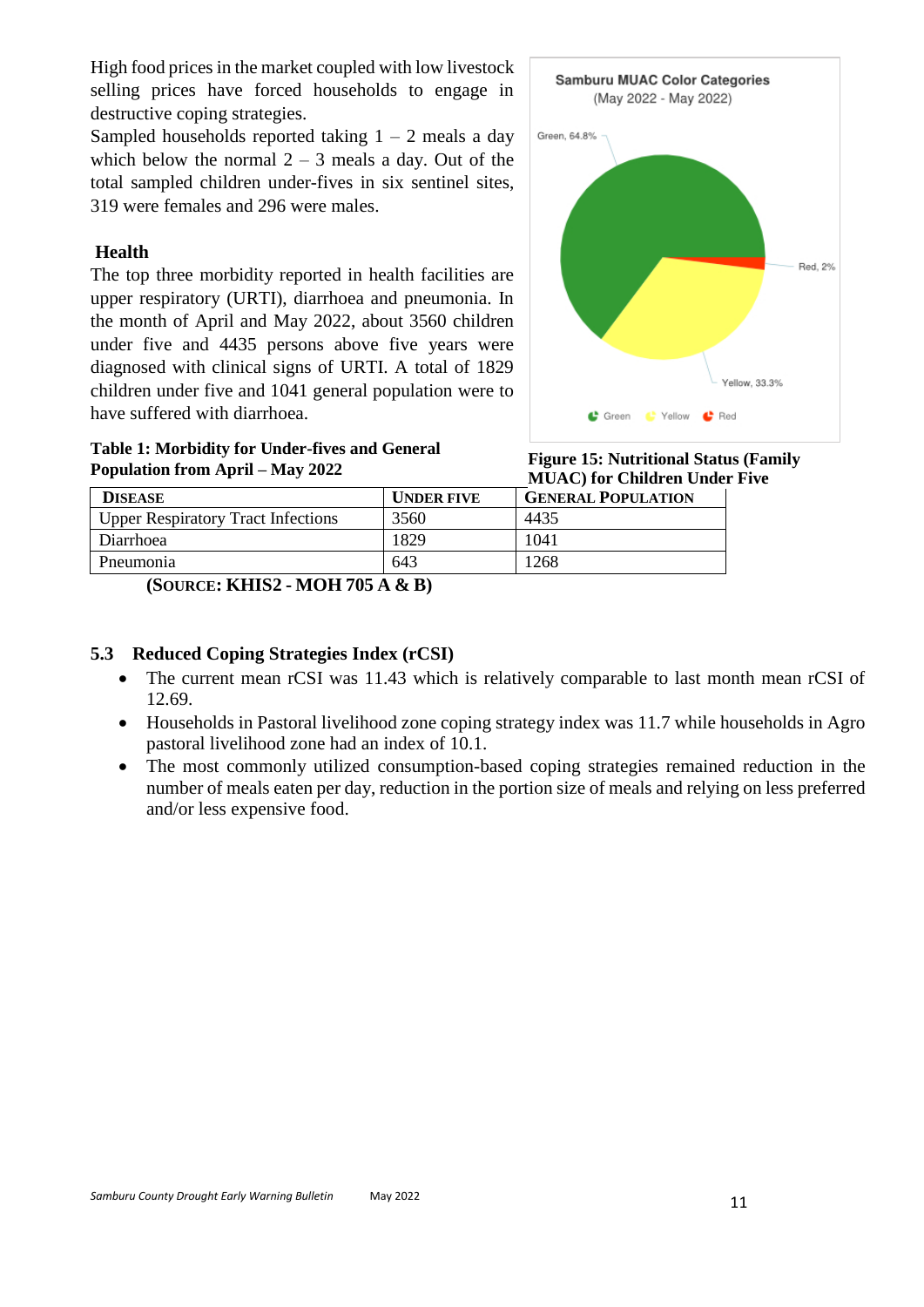### **6. 0 CURRENT INTERVENTIONS AND RECOMMENDATIONS**

#### **6.1 Non-Food On-going Interventions Table 2: Non-food On-going Interventions**

| Table 2. Ton Tood On going meet vehitons<br><b>SECTOR</b> | <b>INTERVENTION</b>                                                                                  |
|-----------------------------------------------------------|------------------------------------------------------------------------------------------------------|
|                                                           |                                                                                                      |
| Water                                                     | • Repair, servicing and maintenance of boreholes                                                     |
| <b>Agriculture</b>                                        | • Provision of subsidized fertilizers by county department of Agriculture.                           |
| Livestock                                                 | Distribution of 3,576 bags of ranges of 50 kgs provided by FAO to 894<br>$\bullet$<br>beneficiaries. |
| <b>Health</b>                                             | Mass screening and planning meeting for SMART survey                                                 |
| Peace & Security                                          | Community based peace dialogue and negotiations meetings                                             |

### **6.2 FOOD AID**

• Office of County Commissioner and County department of Special Programs distributed relief food to targeted vulnerable households.

#### **7.0 EMERGING ISSUES**

### **7.1 Insecurity/Conflict/Human Displacement**

• Isolated cases of livestock theft were reported along the border of Samburu and Baringo counties. A number of livestock were recovered through community conflict and peacebuilding initiatives coordinated by community elders (*wazee*) from both sides of the communities.

#### **7.2 Migration**

• A number of cattle from the county are still grazing outside the county with some being Narok and Kajiado counties. Other in Laikipia, Meru and Nyeri counties in search of better forage and water. Influx of livestock both cattle, goats and sheep have been noticed in Kirisia forest that received little rains that supported little regeneration of pastures and browse.

#### **7.3 Food Security Prognosis**

- The month of June in most cases in dry month thus there is likelihood that environmental and other production indicators are likely to remained much below the long-term average.
- Most areas are likely to have poor and below average pasture, browse conditions and water sources till the onset of the next rainfall season anticipated in October 2022.
- Scarcity of cereals and other staple food commodities in the markets is likely to persist as no any crop harvests expected throughout the year.
- Livestock prices are projected to decrease further below the long-term average as rangeland resources deplete.
- Due to increasing cereals prices and decreasing livestock prices, households purchasing power is likely to erode further hence likelihood of household intensify use of negative coping mechanisms.
- The prevalence of acute malnutrition will likely increase through the scenario period due to reduced food access following three consecutive below-average rainfall seasons.
- Resource based conflict is projected to increase aggravated competition of scarcity forage and water resources.